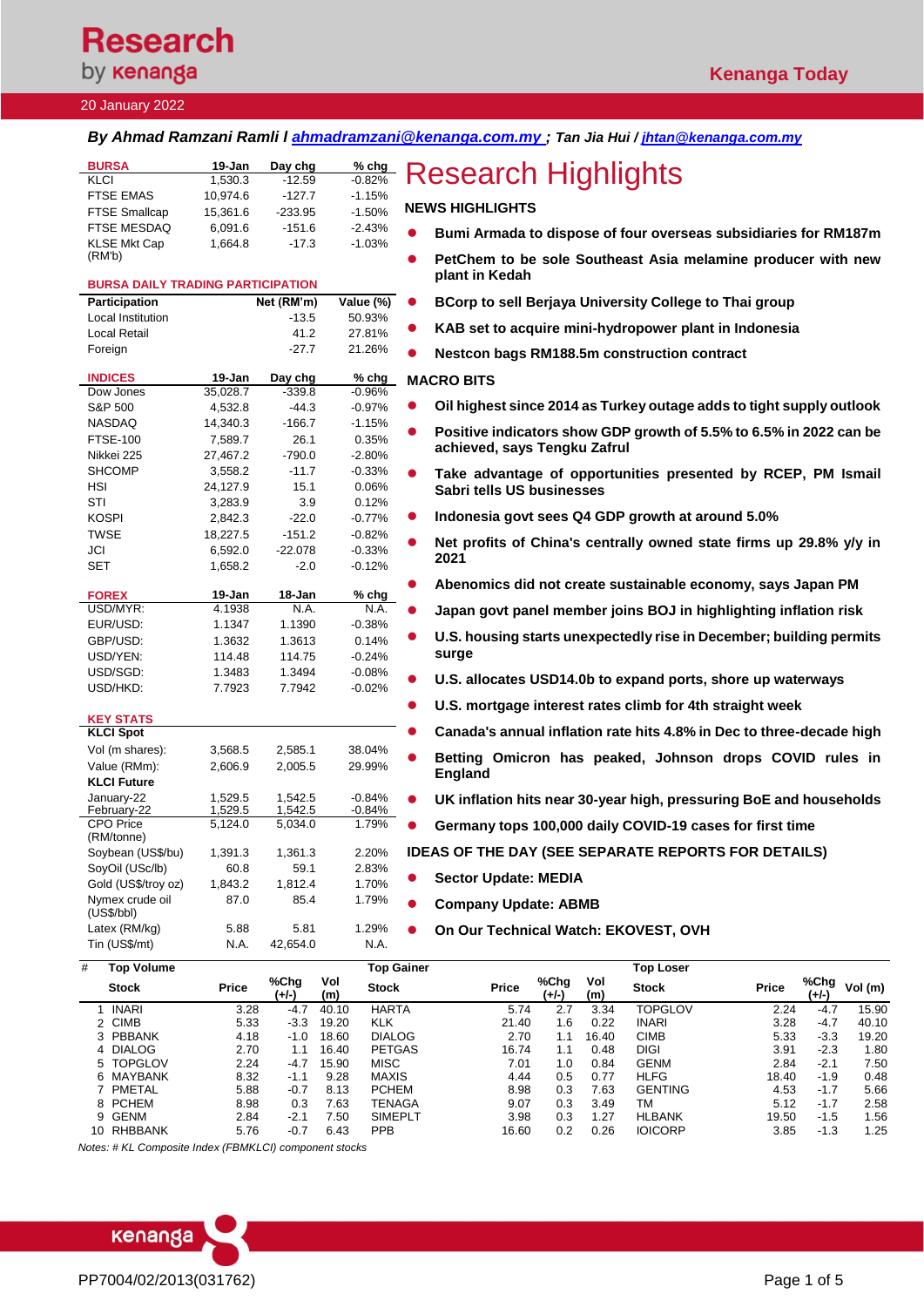# **Corporate News**

### • **Bumi Armada to dispose of four overseas subsidiaries for RM187m**

Bumi Armada is planning to sell four overseas subsidiaries for USD44.5m (~RM186.6m), consisting of offshore service vessels. USD38m of the proceeds will be used to reduce corporate debt whilst the remainder will be retained for working capital purposes. *(Bursa Malaysia)*

*Comment: We are positive on the news, as this is in line with the group's overall strategy of gradually exiting the offshore support vessel (OSV) business to focus on its FPSO side of the group, as well as to further its efforts in continuing to pare down its borrowings. YTD, the group had already disposed a total of 27 OSVs (excluding this disposal), with 10 still remaining in its fleet prior to this disposal. Most of the vessels that were disposed this time round have been working for Lukoil in the Caspian Sea, Russia since 2016 under charter party contracts. Financially, the disposal would also be earnings enhancing, as the subsidiaries had recorded a combined 9MFY21 loss after tax of RM56.6m (versus our FY21E/FY22E earnings forecasts of RM656m/RM561m). However, postdisposal, the group will recognize a loss on disposal of RM25m, while net-gearing is expected to stay relatively flattish at ~1.7x. No changes to our FY21E/FY22E, with unchanged OUTPERFORM call and TP of RM0.57 (pegged to 6x PER, inline with its 3-year mean valuations). Our call is premised on its balance sheet turnaround and earnings recovery story, with borrowings level looking more manageable and meeting debt repayment obligations a plausible reality. (By: Steven Chan)*

### • **PetChem to be sole Southeast Asia melamine producer with new plant in Kedah**

Petronas Chemicals Group Bhd (PetChem) plans to build a 60,000 tonnes per annum melamine plant in Gurun, Kedah, which will make it the sole melamine producer in Southeast Asia. In a statement, PetChem said the plant is targeted to come onstream in 2024 but did not indicate how much it is investing in the plant. It said the project is in line with its journey to expand into derivatives by adding value to the molecules from its existing products such as urea, methanol, polyolefins and more. It plans to use urea produced from its wholly-owned Petronas Chemicals Fertiliser Kedah (PCFK) unit as feedstock to produce the melamine. *(The Edge Market)*

• **BCorp to sell Berjaya University College to Thai group**

Berjaya Corp Bhd (BCorp) has proposed to dispose of its 71.7% stake in Berjaya Higher Education Sdn Bhd, which owns Berjaya University College (BUC), to Nanyang International Education Group Sdn Bhd. In a statement, BCorp said its wholly-owned subsidiary Berjaya Group Bhd has inked an agreement with Nanyang for the proposed disposal. However, the group did not indicate the disposal value. *(The Edge Market)*

## • **KAB set to acquire mini-hydropower plant in Indonesia**

Electrical and mechanical engineering services provider Kejuruteraan Asastera Bhd (KAB) is set to acquire a mini-hydropower plant located in North Sumatera, Indonesia. In a statement on Wednesday (Jan 19), KAB said that its whollyowned subsidiary KAB Energy Holdings Sdn Bhd (KABEH) had entered into a term sheet agreement with Sarawak Cable Bhd (SCB) to acquire the entire issued share capital of the latter's Indonesia-based subsidiary, PT Inpola Mitra Elektrindo (PT IME), for a purchase consideration of RM10,000. *(The Edge Market)*

### • **Nestcon bags RM188.5m construction contract**

Nestcon Bhd has been awarded a fixed lump sum turnkey construction job worth RM188.5m from Konsortium Exsim Development Sdn Bhd (KED) to build a 39 storey apartment building in Jalan Klang Lama, here. Nestcon, via its whollyowned Nestcon Builders Sdn Bhd, has accepted the letter of award from KED for the job. Under the contract, Nestcon Builders will design and build the apartment building, which will have 608 units of apartment suites and three retail shops, in 36 months, and hand over the project on or before Jan 18, 2025, according to Nestcon's bourse filing. *(The Edge Market)*

kenanga PP7004/02/2013(031762) Page 2 of 5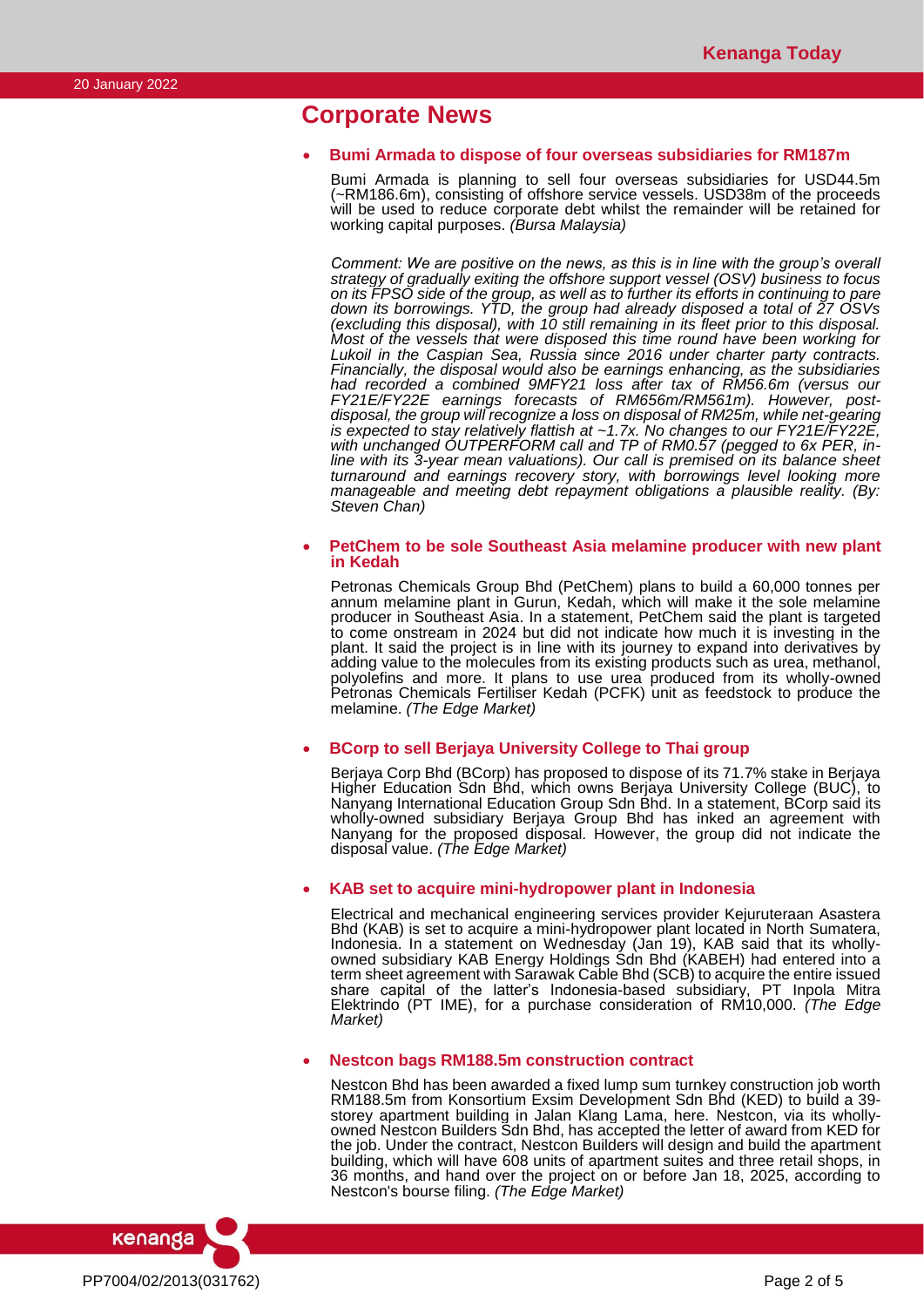## **Macro Bits**

## **Global**

⚫ **[Oil highest since 2014 as Turkey outage adds to tight supply outlook](https://www.reuters.com/business/energy/oil-rises-7-year-high-turkey-outage-adds-tight-supply-outlook-2022-01-19/)** Oil prices rose for a fourth day on Wednesday after a fire on a pipeline from Iraq to Turkey briefly stopped flows, increasing concerns about an already tight short term supply outlook. *(Reuters)*

## **Malaysia**

- ⚫ **[Positive indicators show GDP growth of 5.5% to 6.5% in 2022 can be achieved, says Tengku Zafrul](https://www.theedgemarkets.com/article/positve-indicators-show-gdp-growth-55-65-2022-can-be-achieved-says-tengku-zafrul)** Positive indicators, including the declining jobless rate, have shown that national economic growth of 5.5%-6.5% this year can be achieved, said Finance Minister Tengku Datuk Seri Zafrul Tengku Abdul Aziz. *(The Edge Markets)*
- ⚫ **[Take advantage of opportunities presented by RCEP, PM Ismail Sabri tells US businesses](https://www.theedgemarkets.com/article/take-advantage-opportunities-presented-rcep-pm-ismail-sabri-tells-us-businesses)** Prime Minister Datuk Seri Ismail Sabri Yaakob is hopeful that United States (US) businesses would take advantage of the vast investment opportunities presented by the Regional Economic Comprehensive Partnership (RCEP). *(The Edge Markets)*

## **Asia Pacific**

- **[Indonesia govt sees Q4 GDP growth at around 5.0%](https://www.reuters.com/world/asia-pacific/indonesia-govt-sees-q4-gdp-growth-around-5-2022-01-19/)** Indonesia's annual economic growth in the fourth quarter is seen around 5.0%, which will take last year's growth to 4.0%, finance minister, Sri Mulyani Indrawati, told a parliamentary hearing on Wednesday. *(Reuters)*
- [Net profits of China's centrally owned state firms up 29.8% y/y in 2021](https://www.reuters.com/world/china/net-profits-chinas-centrally-owned-state-firms-up-298-yy-2021-2022-01-19/) Overall net profits of China's central government-owned state firms rose 29.8% year-on-year to CNY1.8t (USD283.56b) in 2021, according to a statement from the state assets regulator on Wednesday, higher than a 2.1% growth in 2020. *(Reuters)*
- ⚫ **[Abenomics did not create sustainable economy, says Japan PM](https://www.theedgemarkets.com/article/abenomics-did-not-create-sustainable-economy-says-japan-pm)** Japanese Prime Minister Fumio Kishida said on Tuesday (Jan 18) that steps taken under former premier Shinzo Abe's "Abenomics" policy of massive monetary and fiscal stimulus were not enough to create a sustainable and inclusive economy. *(The Edge Markets)*
- ⚫ **[Japan govt panel member joins BOJ in highlighting inflation risk](https://www.reuters.com/article/japan-economy-panel-inflation/japan-govt-panel-member-joins-boj-in-highlighting-inflation-risk-idUSKBN2JT0Q8)** Japan's central bank said on Wednesday it must be mindful of the risk of inflation overshooting, as a member of a government policy panel suggested price pressures might prompt the bank to consider an exit from its ultra-loose monetary stance. *(Reuters)*

## **Americas**

- ⚫ **[U.S. housing starts unexpectedly rise in December; building permits surge](https://www.reuters.com/world/us/us-housing-starts-unexpectedly-rise-december-building-permits-surge-2022-01-19/)** U.S. homebuilding unexpectedly increased in December amid unseasonably mild temperatures, but soaring prices for materials after the government nearly doubled duties on imported Canadian softwood lumber could hamper activity in the coming months. *(Reuters)*
- ⚫ **[U.S. allocates USD14.0b to expand ports, shore up waterways](https://www.reuters.com/markets/commodities/us-allocates-14-bln-expand-ports-shore-up-waterways-2022-01-19/)** The Biden administration on Wednesday said it will fund USD14.0b in projects to improve the country's ports and waterways in an effort to increase climate resilience, improve drinking water sources and bolster the U.S. supply chain. *(Reuters)*
- **[U.S. mortgage interest rates climb for 4th straight week](https://www.reuters.com/world/us/us-mortgage-interest-rates-climb-4th-straight-week-2022-01-19/)** The interest rate on the most popular U.S. home loan rose for a fourth straight week last week, with residential real estate borrowing costs now the highest in nearly two years as financial markets anticipate that the Federal Reserve will raise rates sooner and faster than previously expected to combat inflation. *(Reuters)*
- ⚫ **[Canada's annual inflation rate hits 4.8% in Dec to three-decade high](https://www.reuters.com/world/americas/view-canadas-annual-inflation-rate-hits-48-dec-three-decade-high-2022-01-19/)** Canada's annual inflation rate accelerated to 4.8% in December, the highest since September 1991, Statistics Canada said on Wednesday. Analysts polled by Reuters had expected the annual rate to rise to 4.8% in December. *(Reuters)*

## **Europe**

- [Betting Omicron has peaked, Johnson drops COVID rules in England](https://www.reuters.com/article/us-health-coronavirus-britain/betting-omicron-has-peaked-johnson-drops-covid-rules-in-england-idUSKBN2JT0MZ) British Prime Minister Boris Johnson announced the end of COVID-19 measures introduced to curb the rapid spread of the Omicron variant in England as he looks to live with the virus after a peak in cases. *(Reuters)*
- ⚫ **[UK inflation hits near 30-year high, pressuring BoE and households](https://www.reuters.com/world/uk/uk-inflation-rises-highest-since-march-1992-2022-01-19/)** Inflation in Britain rose faster than expected to a near 30-year high in December, intensifying a squeeze on living standards and putting pressure on the Bank of England to raise interest rates again. *(Reuters)*
- ⚫ **[Germany tops 100,000 daily COVID-19 cases for first time](https://www.reuters.com/world/europe/germany-surpasses-100000-daily-covid-19-cases-first-time-2022-01-19/)** Germany reported a record 112,323 new coronavirus cases on Wednesday, after the health minister said the peak had not been reached yet and compulsory vaccination should be introduced by May. *(Reuters)*

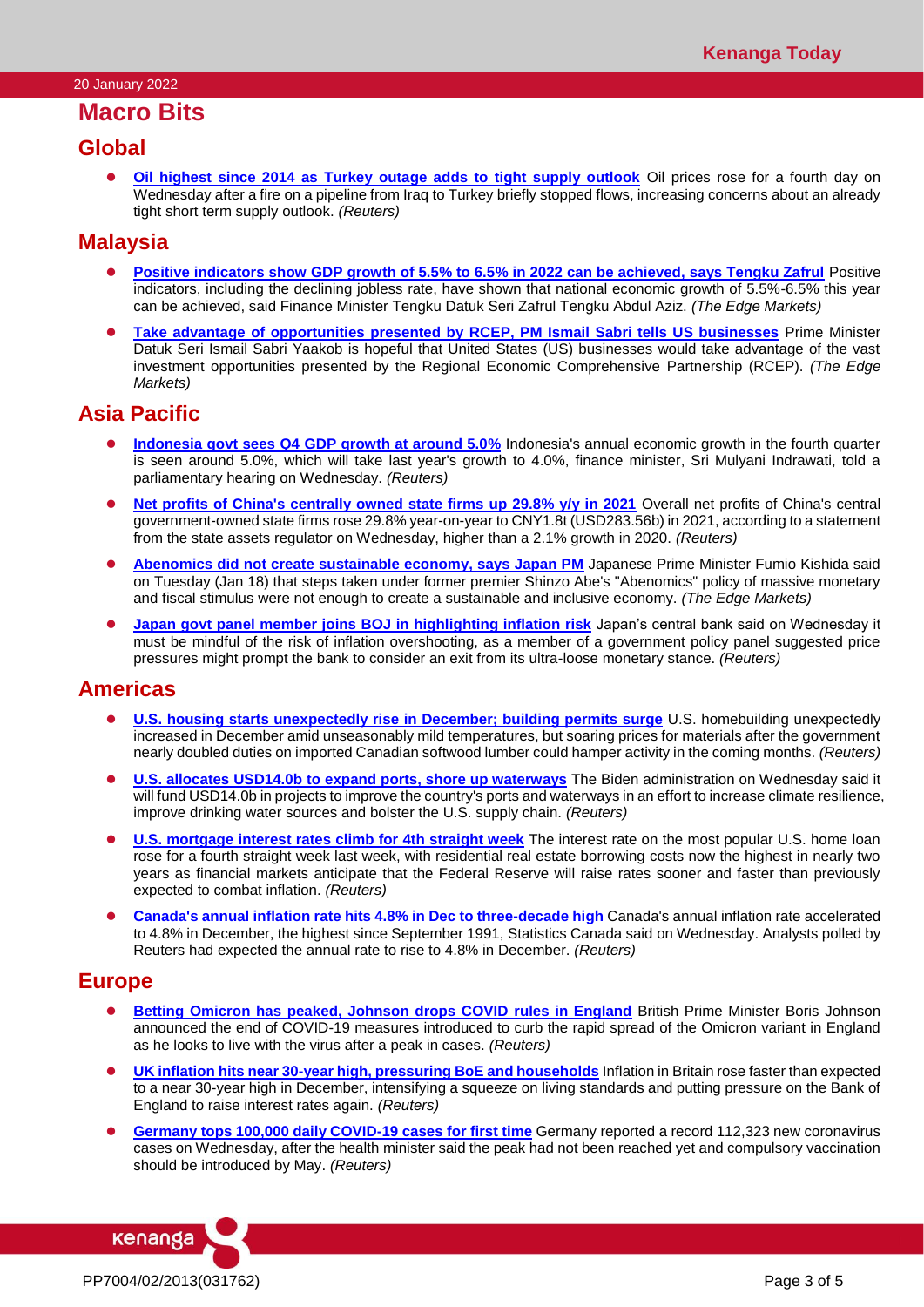## 20 January 2022

# **List of Oversold Stocks (14-Day RSI<30-mark)**

| <b>NAME*</b>                        | <b>LAST PRICE</b> |                |               |               |                |
|-------------------------------------|-------------------|----------------|---------------|---------------|----------------|
|                                     |                   | <b>RSI 14D</b> | <b>RSI 9D</b> | <b>RSI 3D</b> | <b>LOW 30D</b> |
| PENTAMASTER CORP BHD                | 4.180             | 12.30          | 6.65          | 1.51          | 4.100          |
| D&O GREEN TECHNOLOGIES BHD          | 4.370             | 16.05          | 8.97          | 0.75          | 4.220          |
| DUFU TECHNOLOGY CORP BHD            | 3.400             | 17.17          | 10.31         | 1.12          | 3.360          |
| AEMULUS HOLDINGS BHD                | 0.905             | 19.43          | 10.88         | 0.44          | 0.880          |
| JF TECHNOLOGY BHD                   | 1.210             | 19.50          | 11.89         | 0.89          | 1.200          |
| KOBAY TECHNOLOGY BHD                | 4.470             | 20.30          | 12.11         | 0.89          | 4.420          |
| UNISEM (M) BERHAD                   | 3.020             | 20.87          | 18.44         | 18.26         | 2.980          |
| PIE INDUSTRIAL BHD                  | 3.000             | 22.16          | 16.08         | 7.88          | 2.990          |
| GLOBETRONICS TECHNOLOGY BHD         | 1.410             | 23.09          | 16.77         | 7.71          | 1.400          |
| SKP RESOURCES BHD                   | 1.420             | 23.10          | 13.63         | 0.53          | 1.390          |
| <b>MALAYSIAN PACIFIC INDUSTRIES</b> | 39.780            | 23.33          | 18.39         | 13.36         | 39.420         |
| <b>FRONTKEN CORP BHD</b>            | 3.180             | 23.83          | 16.88         | 4.98          | 3.140          |
| SUPERCOMNET TECHNOLOGIES BHD        | 1.650             | 24.93          | 15.92         | 2.31          | 1.620          |
| JHM CONSOLIDATION BHD               | 1.420             | 25.17          | 18.44         | 2.11          | 1.400          |
| DATAPREP HOLDINGS BHD               | 0.650             | 25.80          | 20.75         | 18.75         | 0.650          |
| DUTCH LADY MILK INDS BHD            | 32.280            | 27.60          | 17.17         | 1.10          | 32.220         |
| MY EG SERVICES BHD                  | 0.945             | 27.61          | 19.35         | 4.80          | 0.925          |
| PINTARAS JAYA BHD                   | 2.610             | 27.92          | 19.86         | 1.21          | 2.610          |
| <b>KESM INDUSTRIES BHD</b>          | 11.000            | 28.29          | 20.82         | 4.51          | 10.960         |
| RCE CAPITAL BHD                     | 1.720             | 28.68          | 21.20         | 4.38          | 1.700          |
| KELINGTON GROUP BHD                 | 1.460             | 28.70          | 20.96         | 4.15          | 1.450          |
| UCHI TECHNOLOGIES BHD               | 2.910             | 29.71          | 25.92         | 22.67         | 2.880          |

*\*Only for stocks with market cap >RM300m*

# **List of Overbought Stocks (14-Day RSI>70-mark)**

| <b>NAME*</b>                      | <b>AST PRICE</b> | <b>RSI 14D</b> | <b>RSI 9D</b> | <b>RSI 3D</b> | <b>HIGH 30D</b> |
|-----------------------------------|------------------|----------------|---------------|---------------|-----------------|
| <b>COMPLETE LOGISTIC SERVICES</b> | 3.150            | 89.94          | 95.26         | 99.82         | 3.200           |
| <b>HOCK SENG LEE BERHAD</b>       | 1.340            | 89.73          | 89.89         | 82.25         | 1.370           |
| ECOFIRST CONSOLIDATED BHD         | 0.520            | 76.12          | 77.29         | 61.34         | 0.550           |
| BUMI ARMADA BERHAD                | 0.530            | 74.95          | 83.50         | 96.27         | 0.545           |
| ATLAN HOLDINGS BERHAD             | 2.900            | 73.87          | 83.25         | 98.85         | 2.900           |
| DAGANG NEXCHANGE BHD              | 0.910            | 71.19          | 75.22         | 83.54         | 0.920           |

*\*Only for stocks with market cap >RM300m*

*Source: Bloomberg*

# **List of Oversold Warrants (14-Day RSI<30-mark)**

| <b>NAME</b>                                  | <b>LAST PRICE</b> | <b>RSI 14D</b> | RSI <sub>9D</sub> | <b>RSI 3D</b> | LOW 30D | <b>EXPIRY DATE</b> |
|----------------------------------------------|-------------------|----------------|-------------------|---------------|---------|--------------------|
| PENTAMASTER CORP BHD-C11                     | 0.015             | 4.96           | 4.03              | 0.58          | 0.015   | 26/5/2022          |
| JHM CONSOLIDATION BHD-CD                     | 0.020             | 14.72          | 15.39             | 11.35         | 0.020   | 29/6/2022          |
| <b>GREATECH TECHNOLOGY BHD-CJ</b>            | 0.020             | 16.55          | 10.73             | 0.75          | 0.020   | 28/3/2022          |
| <b>D&amp;O GREEN TECHNOLOGIES BHD-CP</b>     | 0.050             | 16.98          | 10.20             | 1.16          | 0.040   | 28/6/2022          |
| MI TECHNOVATION BHD-CZ                       | 0.010             | 18.68          | 15.17             | 9.52          | 0.010   | 30/8/2022          |
| KELINGTON GROUP BHD-WB                       | 0.555             | 18.73          | 12.02             | 1.49          | 0.555   | 24/7/2026          |
| JF TECHNOLOGY BHD-WA                         | 0.550             | 20.17          | 11.67             | 0.72          | 0.540   | 23/1/2026          |
| PENTAMASTER CORP BHD-C13                     | 0.055             | 20.42          | 10.70             | 0.22          | 0.055   | 30/8/2022          |
| D&O GREEN TECHNOLOGIES BHD-CQ                | 0.040             | 20.90          | 16.71             | 5.42          | 0.040   | 29/4/2022          |
| <b>INARI AMERTRON BHD-C94</b>                | 0.085             | 22.75          | 16.92             | 9.61          | 0.080   | 13/5/2022          |
| HANG SENG INDEX-IU                           | 0.005             | 23.11          | 14.37             | 2.56          | 0.005   | 28/1/2022          |
| INARI AMERTRON BHD-C96                       | 0.030             | 23.30          | 17.19             | 4.89          | 0.030   | 30/6/2022          |
| <b>BSL CORP BHD-WA</b>                       | 0.190             | 23.81          | 30.58             | 12.65         | 0.140   | 11/11/2024         |
| <b>INARI AMERTRON BHD-C91</b>                | 0.045             | 23.85          | 18.40             | 11.39         | 0.045   | 28/6/2022          |
| HANG SENG TECH INDEX-CG                      | 0.045             | 23.85          | 31.29             | 43.82         | 0.030   | 28/4/2022          |
| SKP RESOURCES BHD-WB                         | 0.135             | 23.91          | 15.36             | 3.42          | 0.135   | 25/4/2026          |
| <b>INARI AMERTRON BHD-C92</b>                | 0.030             | 24.45          | 16.52             | 1.10          | 0.025   | 27/5/2022          |
| MY EG SERVICES BHD-I                         | 0.080             | 25.90          | 17.48             | 1.38          | 0.075   | 31/5/2022          |
| <b>FRONTKEN CORP BHD-WB</b>                  | 0.410             | 26.28          | 18.70             | 5.14          | 0.395   | 3/5/2026           |
| HANG SENG INDEX-IV                           | 0.005             | 26.89          | 27.41             | 17.34         | 0.005   | 28/1/2022          |
| <b>FRONTKEN CORP BHD-C4</b>                  | 0.085             | 27.05          | 19.14             | 4.54          | 0.085   | 29/4/2022          |
| <b>INARI AMERTRON BHD-C93</b>                | 0.010             | 27.63          | 23.00             | 14.57         | 0.010   | 29/4/2022          |
| <b>FRONTKEN CORP BHD-C7</b>                  | 0.105             | 27.70          | 22.39             | 10.64         | 0.100   | 15/8/2022          |
| FOCUS DYNAMICS GROUP BHD-WD                  | 0.005             | 28.10          | 12.87             | 0.02          | 0.005   | 26/11/2025         |
| <b>FRONTKEN CORP BHD-C3</b>                  | 0.070             | 28.16          | 22.84             | 9.42          | 0.065   | 28/3/2022          |
| <b>HANG SENG INDEX-MR</b><br>Course Disombon | 0.050             | 29.39          | 22.53             | 5.05          | 0.045   | 25/2/2022          |

## *Source: Bloomberg*

# **List of Overbought Warrants (14-Day RSI>70-mark)**

| <b>NAME</b>                   | <b>LAST</b><br><b>PRICE</b> | RSI<br><b>14D</b> | RSI<br>9D | RSI 3D | <b>HIGH 30D</b> | <b>EXPIRY DATE</b> |
|-------------------------------|-----------------------------|-------------------|-----------|--------|-----------------|--------------------|
| HIBISCUS PETROLEUM<br>BHD-C24 | 0.065                       | 83.33             | 85.77     | 99.02  | 0.065           | 29/8/2022          |
| : Bloombera<br>Source:        |                             |                   |           |        |                 |                    |



*Source: Bloomberg*